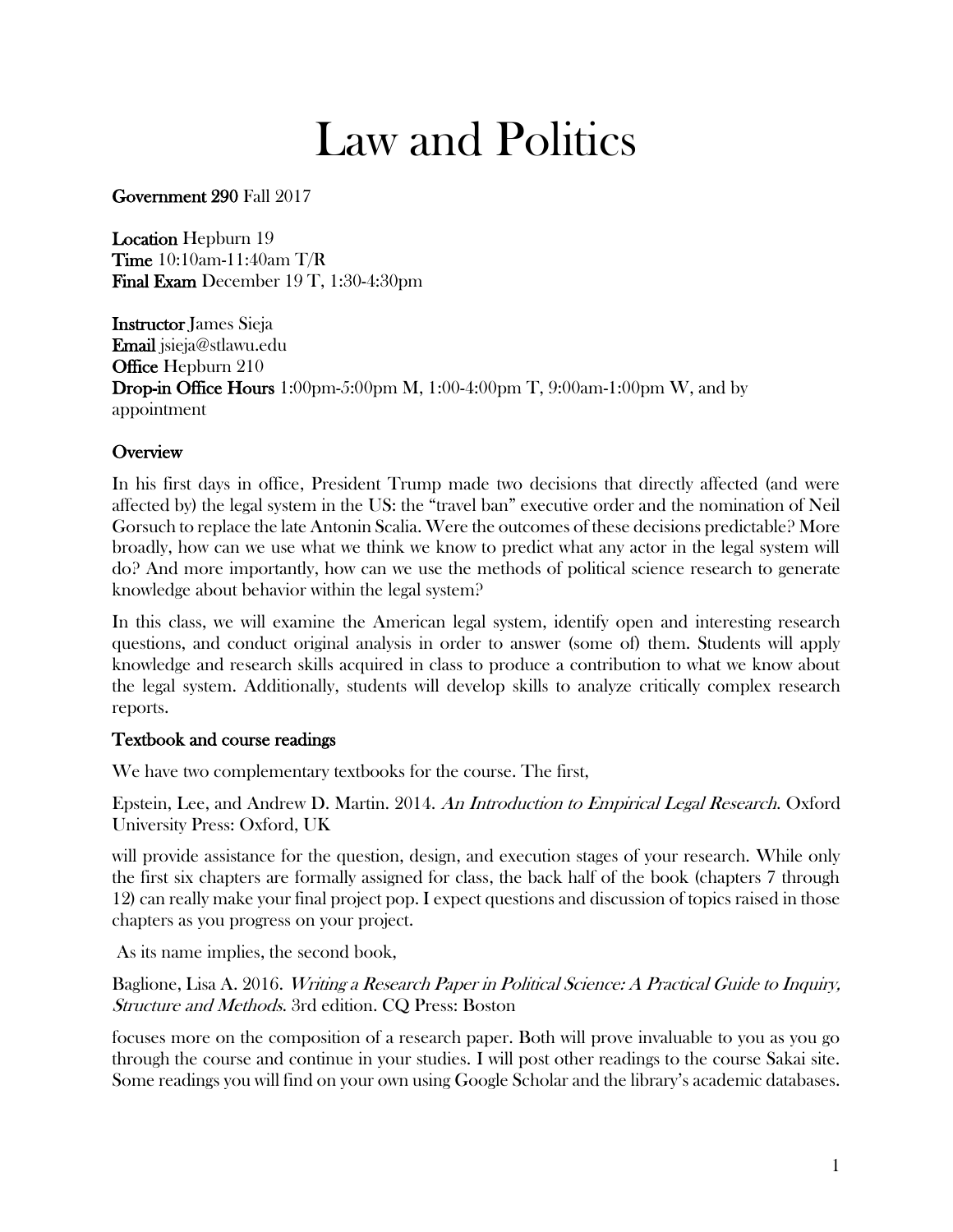### Course format

Because this is a seminar course, my role is not to talk at you. Instead, my role is to facilitate discussion of the ideas and research we will encounter over the course of the semester. Coincidentally, you have the same role. It is imperative, then, that every member of the class comes prepared (i.e., having read the materials carefully and critically) to discuss the day's topic. The success of the class depends on your dedication to preparation and engagement. A short observation here: The readings are extensive and will take some time to get through. They are not impossible, though. If you are a slow reader like the instructor, plan for a few hours of preparation for each class.

Ask questions. Argue. Challenge. Probe. Do all of these honestly (see below), and we will have a successful semester.

As part of your final grade, each student will officially lead discussion for one class meeting during the semester. Even if you do not aim to become a professional teacher someday, this exercise will help develop your oral communication and presentation skills. And, no matter what your chosen future profession, at some point you will have to organize and present material to the "newbs." Key here: See this requirement as an opportunity to gain and polish a skill.

You will pick your day to lead discussion during the first full week of class. A few days will be "off limits" (mostly in the selection and nomination parts of the course) so I may ask you to pick another if I have already reserved that day for myself.

### Course requirements and grading

| Reading memos:                | $25\%$ (8 @ 3.125% each) |
|-------------------------------|--------------------------|
| Class leadership:             | 15%                      |
| Final paper:                  | 25%                      |
| Preliminary assignments:      | $25\%$ (5 @ 5% each)     |
| Attendance and participation: | 10%                      |
| Total:                        | 100%                     |

Let me know before class if you must miss. There is no acceptable number of unexcused absences. Regardless of the reason for your absence, you are responsible for the material covered during the class meeting. After two unexcused absences, each subsequent unexcused absence will lower your final letter grade by a quarter-point (e.g., a 3.25 becomes a 3.0 at three unexcused absences, a 2.75 at four, etc.). If you are absent on the day you have signed up to lead discussion it will automatically reduce your final grade by a quarter-step.

Barring clerical error (e.g., I added up the points incorrectly), all grades are final. I am always willing to talk with you about written assignment grades and suggest ways to improve. But, I will not bargain over grades or points, nor will there be extra credit opportunities.

I will employ a standard grading scale:

| 4.0 (100-97) | 3.25 (90-87)  | $2.5(80-77)$ | $1.75(70-67)$ | 1.0 $(61-60)$    |
|--------------|---------------|--------------|---------------|------------------|
| 3.75 (97-93) | - 3.0 (87-83) | 2.25 (77-73) | $1.5(67-63)$  | $0.0$ (below 60) |
| $3.5(93-90)$ | $2.75(83-80)$ | 2.0 (73-70)  | $1.25(63-61)$ |                  |

I will not round grades as a matter of course; however, your *exceptional* effort in one or more elements of the final grade may be considered a plus factor if your grade is on the borderline. There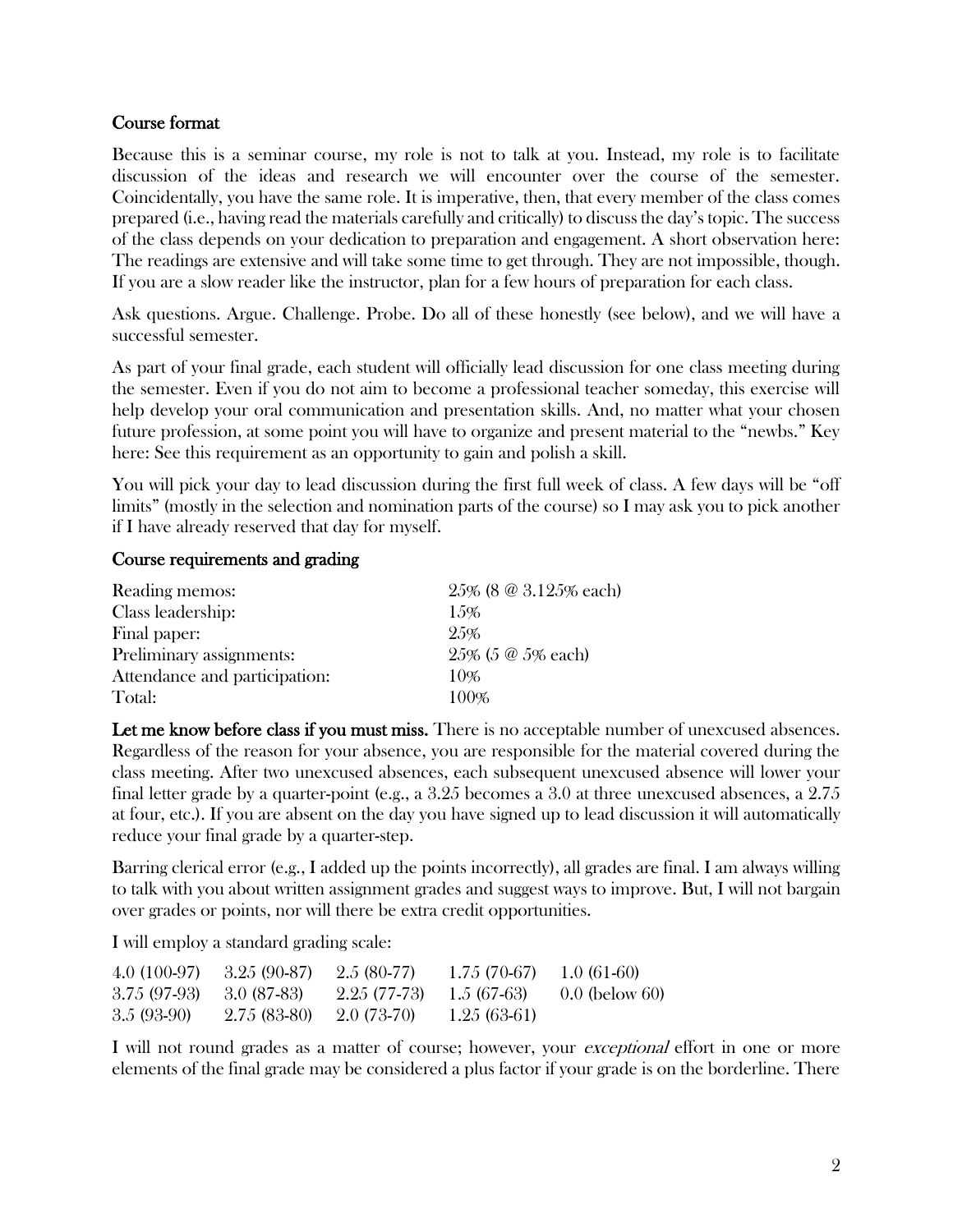is no curve in this course, though I reserve the right to adjust grade cutoffs if necessary. The adjustments will only work neutrally or in your favor, if applied.

There is no pass/fail option for this course. There are no exceptions to this policy.

# Reading memos

Before eight class meetings throughout the semester, you will be responsible for turning in a 1.5 to 2 page reading memo. The memo should begin with a brief, one-paragraph summary of the day's readings. In the body of the memo, critically discuss the finding(s), method(s), and (or) theoretical orientation(s) of one (or more) reading(s). The best memos will go outside the readings (but not too outside) to make their critical point. This might mean relating the point to something we read earlier, or it might mean doing some cursory research. The last portion of the memo should raise two or three questions that you have after reading the day's selections.

Memos are due by 8pm the evening before class. Send them to the instructor's e-mail.

To ensure that you don't wait until the last eight class periods to complete this requirement, **three** memos are due during the month of September, three are due during October, and two are due during November. Monthly quotas may not be exceeded. Failure to meet a monthly quota will result in a half-letter grade (5%) reduction in the final grade.

# Final paper and presentation

The final paper will be a substantial analytical work (no less than 15 pages) in which you use data to answer a substantive research question of your choice about the US legal system, US law and politics, or a closely-related topic in American government. Citations will follow the American Political Science (APSA) citation guide, a copy of which can be found here: http://www.apsanet.org/portals/54/Files/Publications/APSAStyleManual2006.pdf. Pay particularly close attention to pages 17 through 33. To keep you on track to completion, there are six preliminary elements to the project. You will receive feedback at each step to ensure a successful final paper. The last five will be graded. You will receive more detailed information on each step as we approach it. However, note that, though these are listed sequentially, you can (and should) work on some elements concurrently. This is especially true of the research design element, which should be started long before it is due.

- 1) Research question (October 3)
- 2) Annotated bibliography (October 18)
- 3) Literature review (October 31)
- 4) Research design (November 7)
- 5) First draft (December 1)
- 6) Peer review of first draft (December 3)

On one of the last two days of class, you will present your research: the question, design, data, findings, etc. The final draft of the paper is due in hard copy at 4:30pm on December 19.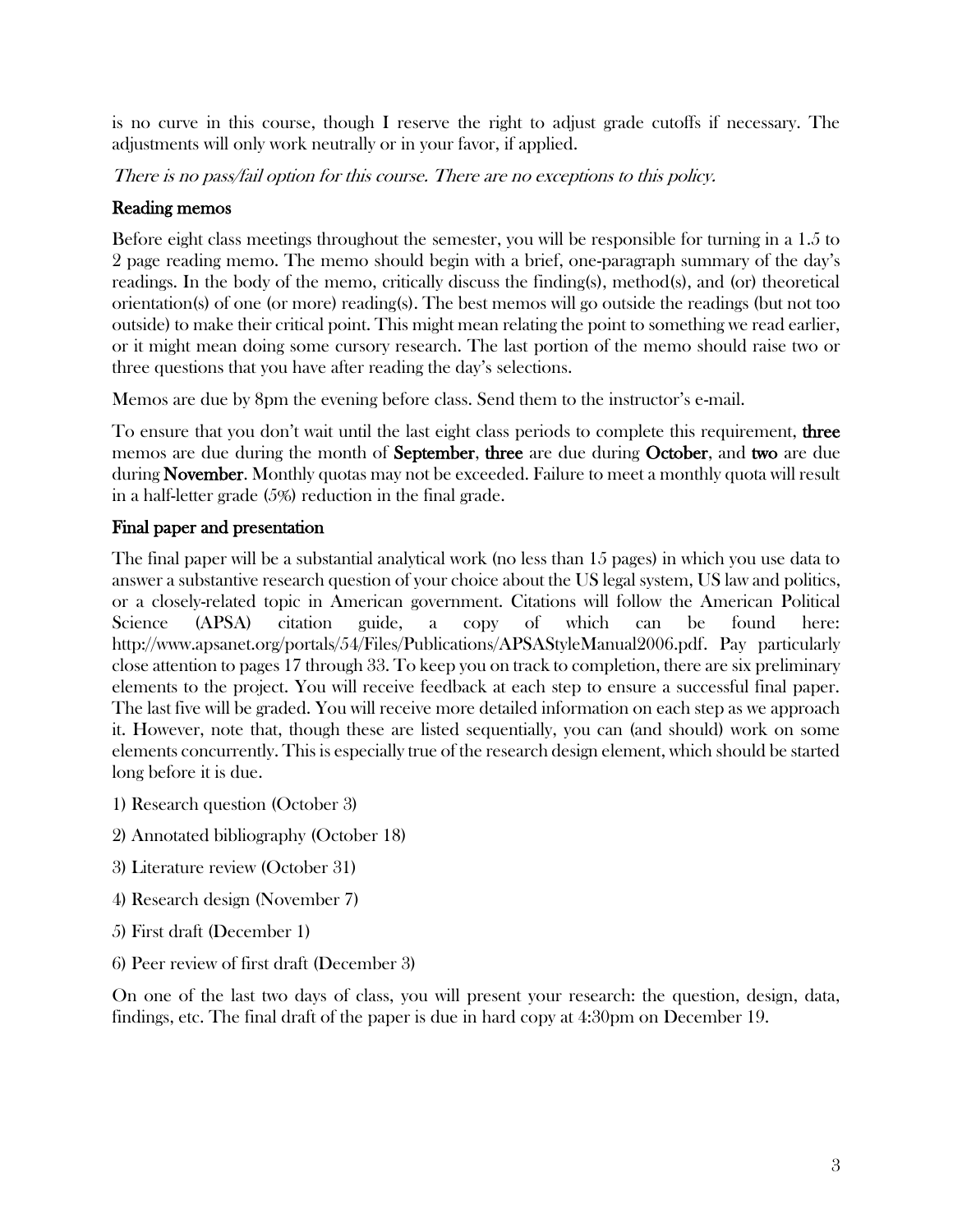### Expectations and technology policy

I expect this class, the readings, making an argument, and getting involved to be the thing you care about most in the world during the 180 minutes we meet each week. I expect you to come to class at least having read the material for the week, even if you haven't fully understood it or have an opinion on it yet. That's why we have class – to work through those issues. But, understanding and evaluation of the material will be difficult if you have not done the first part: reading them yourself.

I expect you to bring assigned reading material to class with you. Many of the readings are on the course Sakai site or accessible through the library's databases. For this reason, if you do not print out the readings, you should bring a laptop with which you can access them. Accessing readings and note-taking are the only regularly authorized uses of an electronic device during class.

#### Disability accommodations

Please inform me during the first two weeks of classes if you need any accommodations in the curriculum, instruction, or assessments of this course to enable you to participate fully. Confidentiality of the shared information will be strictly maintained. We will work with Disability and Accessibility Services (http://www.stlawu.edu/disability-and-accessibility-services) if accommodations require such assistance.

### Academic honesty

I expect everyone to conduct themselves with integrity and honesty in this class. There are two facets to this expectation.

First, all of the work you do in this class will be your own. Don't cheat. Don't plagiarize. Don't take short cuts. If you commit an act of academic dishonesty, I am bound to follow the procedures outlined in the St. Lawrence University Student Handbook (available at http://www.stlawu.edu/sites/default/files/resource/Student%20Handbook%202016-2017%20update d%20feb17.pdf) The Handbook describes what constitutes academic honesty and penalties for violation on pages 94 through 100. Again, don't cheat.

As the semester goes on, you may find yourself in a situation where, due to multiple pressures on your time, you may consider taking a short cut in order to turn in an assignment or paper by the deadline. If this is the case, the thing to do is to drop everything and contact me via email immediately regarding your situation. I can help relieve some of the pressure related to my class in a way that is equitable for the other students in the class as well. But, I can't do anything for you once you commit an act (knowingly or negligently) of academic dishonesty.

Second, I expect everyone to be intellectually honest. This means listening attentively to other's comments and questions and responding appropriately. Some of the material in the class is controversial, and an intellectually vibrant community like St. Lawrence ought to entertain opinions on most any side of a controversy. Moreover, a liberally-educated person ought to be able to articulate fearlessly the "best case" for any legitimate proposition. So, we will not resort to ad hominem attacks, shut-down-by-slogan, or straw person arguments. (Ok, I might do the straw person argument sometimes, but only for effect.) Believe in the rightness of your argument; be prepared to challenge both yourself and others; and be open to changing your mind.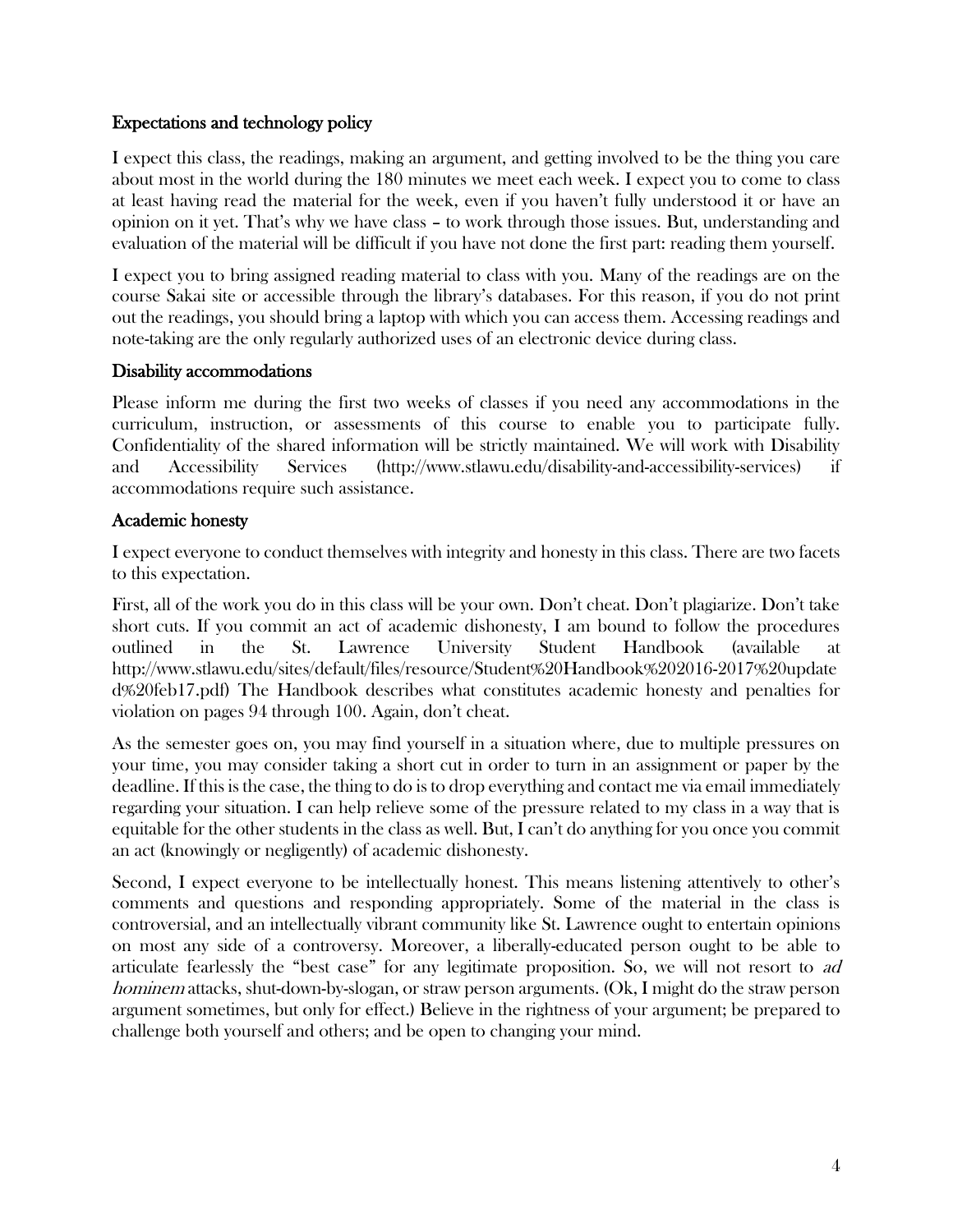# Topics and readings

Please note that the readings are subject to change. I will let you know throughout the semester where we are in the schedule and where we are going. Starred (\*) readings can be found on Sakai.

| August 31                                           | Introduction to the course                                                                                                                                                                                                                                                                                                       |
|-----------------------------------------------------|----------------------------------------------------------------------------------------------------------------------------------------------------------------------------------------------------------------------------------------------------------------------------------------------------------------------------------|
| Week I - "Big Questions" in Law and Courts Research |                                                                                                                                                                                                                                                                                                                                  |
| September 5                                         | Legal model<br>- The Supreme Court and the Attitudinal Model Revisited, Chapters<br>$2 & 7*$<br>-Segal, Jeffrey A. 1984. "Predicting Supreme Court Cases<br>Probabilistically: The Search and Seizure Cases, 1962-1981."<br>American Political Science Review 78(4): 891-900<br>Research Reading - Epstein and Martin, Chapter 1 |
| September 7                                         | Attitudinal model<br>- The Supreme Court and the Attitudinal Model Revisited, Chapters<br>$3 & 8$ (selections) <sup>*</sup><br>-Segal, Jeffrey A., and Albert D. Cover. 1989. "Ideological Values<br>and the Votes of U.S. Supreme Court Justices." American Political<br><i>Science Review</i> 83(2): 557-565.                  |
|                                                     | Research Reading - Baglione, Chapter 1                                                                                                                                                                                                                                                                                           |

#### Week II – "Big Questions," continued

| September 12 | Strategic model<br>-Epstein, Lee, and Jack Knight. 2000. "Field Essay: Toward a<br>Strategic Revolution in Judicial Politics: A Look Back, A Look<br>Ahead." Political Research Quarterly 53: 625-661<br>-Harvey, Anna, and Barry Friedman. 2006. "Pulling Punches:<br>Congressional Constraints on the Supreme Court's Constitutional<br>Rulings, 1987-2000." Legislative Studies Quarterly 31(4): 533-562<br>Research Reading - Bonneau and Bartels, "The Normative Implications of<br>Empirical Research: A Research Agenda," in <i>Making Law and</i><br>Courts Research Relevant: The Normative Implications of<br><i>Empirical Research</i> , p. 3-13 <sup>*</sup> |
|--------------|--------------------------------------------------------------------------------------------------------------------------------------------------------------------------------------------------------------------------------------------------------------------------------------------------------------------------------------------------------------------------------------------------------------------------------------------------------------------------------------------------------------------------------------------------------------------------------------------------------------------------------------------------------------------------|
| September 14 | Other models<br>-Baum, Judges and Their Audiences: A Perspective on Judicial<br><i>Behavior</i> , Chapter 2 <sup>*</sup><br>-Posner, Richard. 1993. "What Do Judges and Justices Maximize?<br>(The Same Thing Everybody Else Does)." Supreme Court Economic<br>$Review3:1-41.$                                                                                                                                                                                                                                                                                                                                                                                           |

Research Reading – Epstein and Martin, Chapter 2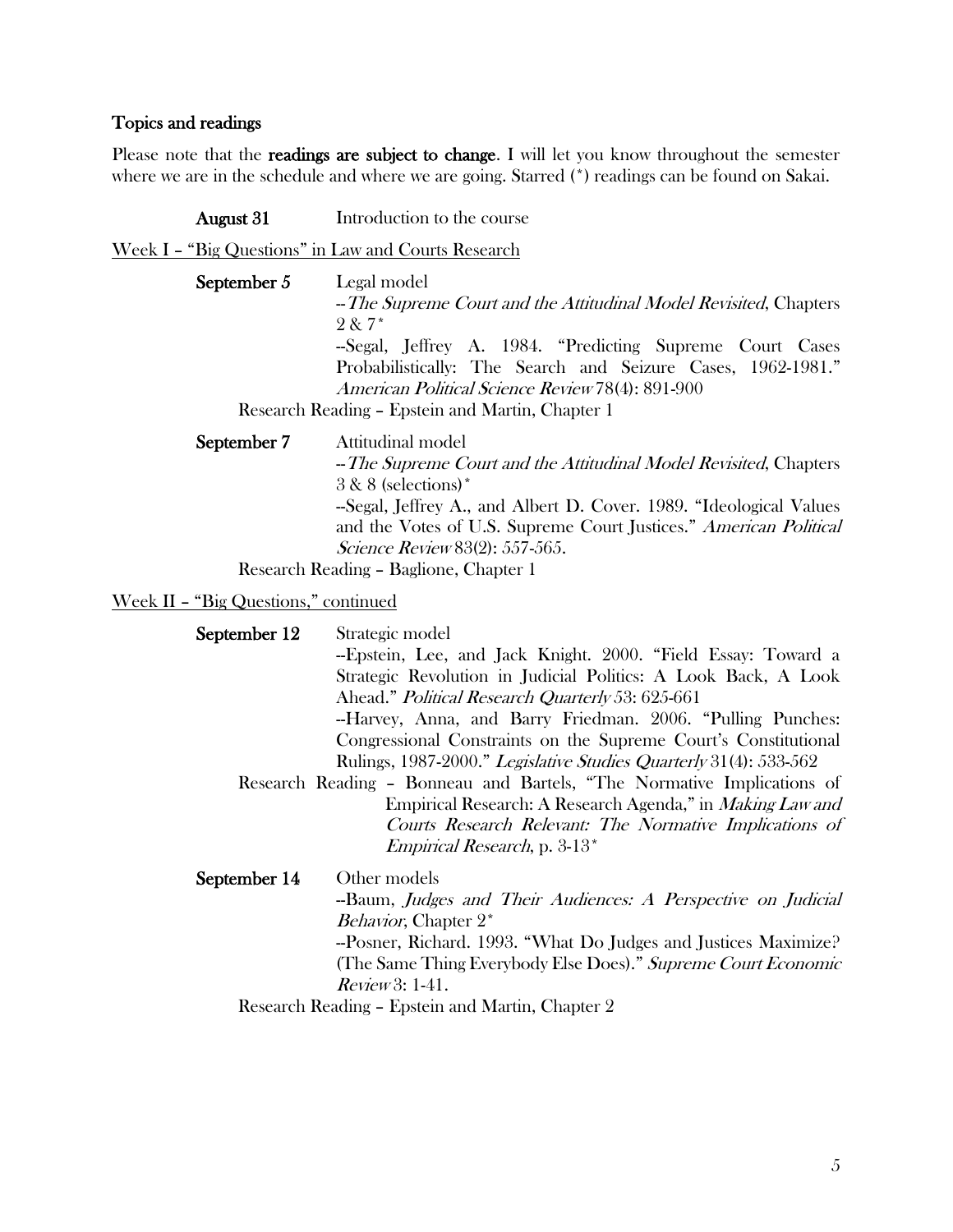#### Week III – Federal Circuit Courts – Jessi (9/19) and Carlos (9/21)

September 19 --Hettinger, Virginia A., Stefanie A. Lindquist, and Wendy L. Martinek. 2004. "Comparing Attitudinal and Strategic Accounts of Dissenting Behavior on the U.S. Courts of Appeals." American Journal of Political Science 48: 123-137. --Farhang, Sean, and Gregory Wawro. 2004. "Institutional Dynamics on the U.S. Court of Appeals: Minority Representation Under Panel Decision-Making." Journal of Law, Economics, and Organization 20(2): 299-330

Research Reading – Epstein and Martin, Chapter 3

September 21 --Songer, Donald, Jeffrey Segal, and Charles Cameron. 1994. "The Hierarchy of Justice: Testing a Principal-Agent Model of Supreme Court-Circuit Court Interactions." American Journal of Political Science 38(3): 673-696. --Clark, Tom. 2009. "A Principal-Agent Theory of En Banc Review." Journal of Law, Economics, and Organization 25(1): 55-79. Research Reading – Baglione, Chapter 2

Week IV – Federal Judicial Selection – Josie (9/26) and Ruben (9/28)

- September 26 The American Bar Association's Role in Selection --Smelcer, Susan, Amy Steigerwalt, and Richard Vining. 2012. "Bias and the Bar: Evaluating the ABA Ratings of Federal Judicial Nominees." Political Research Quarterly 65(4): 827-840. --Sieja, "How You Rate Depends on Who Investigates: Partisan and Other Biases in ABA Ratings of US Courts of Appeals Nominees."\* Research Reading – King, Gary. 2006. "Publication Publication." PS: Political Science and Politics 39(1): 119-125 September 28 Getting Picked
- -Nemacheck, Strategic Selection: Presidential Nomination of Supreme Court Justices from Herbert Hoover through George W. Bush, Introduction and Chapter 6<sup>\*</sup> --Black, Ryan C., and Ryan J. Owens. 2016. "Courting the President: How Circuit Judges Alter Their Behavior for Promotion to the Supreme Court." American Journal of Political Science 60: 30-43. Research Reading – Epstein and Martin, Chapter 4

Week V – Confirmation Hearings – Henry (10/5)

October 3 No class meeting. Meet individually with Dr. Sieja to discuss research question and begin a research strategy.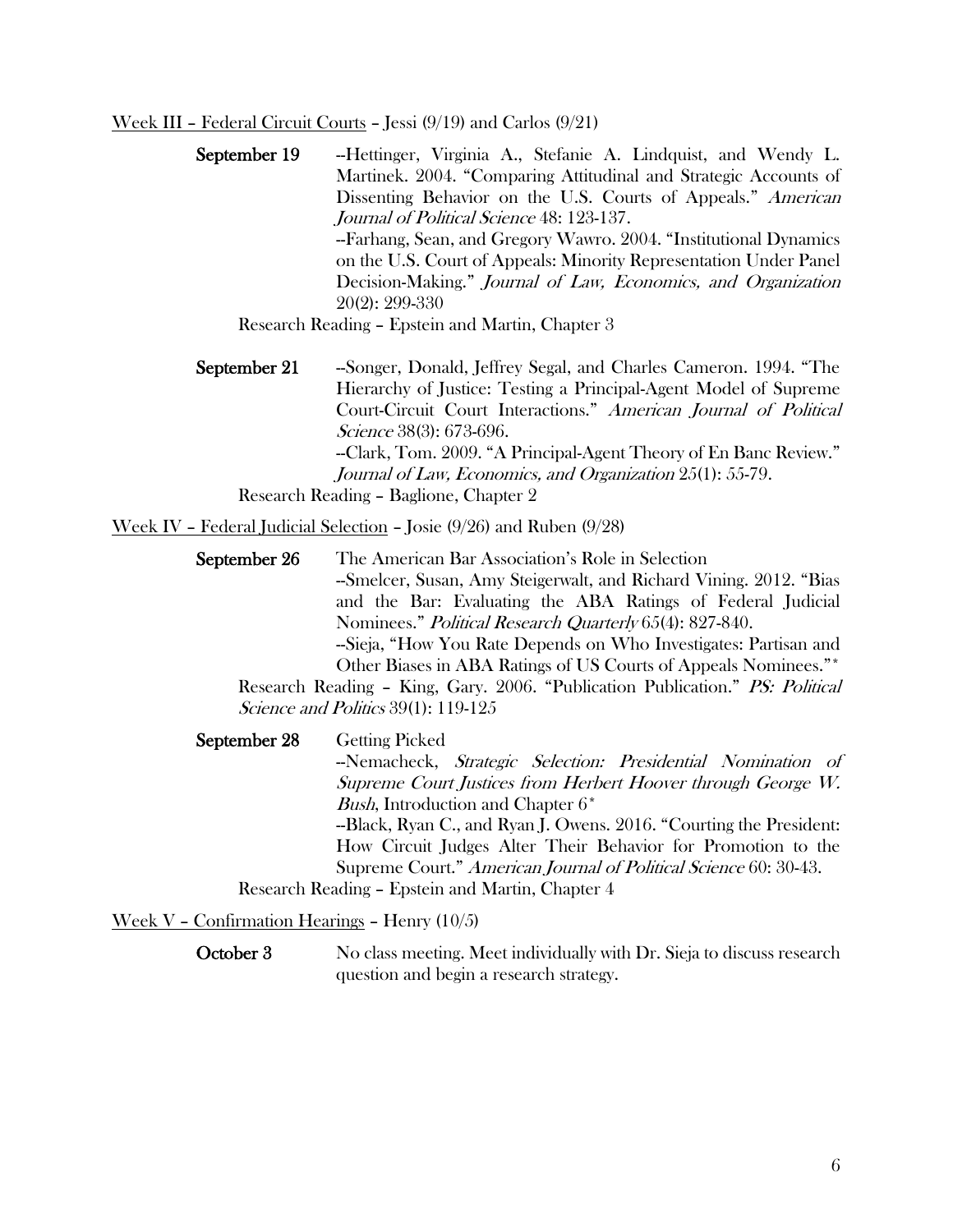October 5 --Dancey, Logan, Kjersten Nelson, and Eve Ringsmuth. 2014. "Individual Scrutiny or Politics as Usual? Senatorial Assessment of U.S. District Court Nominees." American Politics Research 42: 784- 814. --Sieja, "Talkin' About My Qualifications: Adjusted ABA Ratings and

Circuit Court Confirmation Hearing Discourse, 1997-2012," p. 1- 34.\*

Research Reading – Binder, "Advice and Consent in a Polarized Era: Time to Pull a Normative Alarm?" in Making Law and Courts Research Relevant: The Normative Implications of Empirical Research, p. 99-106\*

(The Long) Week VI – State Judicial Selection – Nick (10/10) and Joe (10/17)

October 10 --Hall, Melinda Gann. 1987. "Constituent Influence in State Supreme Courts: Conceptual Notes and a Case Study." Journal of Politics 49: 1117-1124. --Canes-Wrone, Brandice, Tom Clark, and Jason Kelly. 2014. "Judicial Selection and Death Penalty Decisions." American Political Science Review 108: 23-39.

Research Reading – Baglione, Chapter 3

- October 12 Fall Break, no class meeting
- October 17 --Bonneau and Hall, *In Defense of Judicial Elections*, Chapters 1 & 4\*

--Gibson, James L. 2008. "Challenges to the Impartiality of State Supreme Courts: Legitimacy Theory and 'New Style' Judicial Campaigns." American Political Science Review 102(1): 59-76.

Research Reading – None

Annotated bibliography due October 18 by noon.

(The Short) Week VII – Agenda Setting at the U.S. Supreme Court – Cameron (10/19)

October 19 -- Owens, Ryan J., and James A. Sieja. 2017. "Agenda-Setting on the United States Supreme Court." In The Oxford Handbook of U.S. Judicial Behavior, Lee Epstein and Stefanie Lindquist, eds.<sup>\*</sup> --Caldeira, Gregory A., and John R. Wright. 1988. "Organized Interests and Agenda Setting in the U.S. Supreme Court." American Political Science Review 84(4): 1109-1127. Research Reading – Baglione, Chapter 4

Week VIII – Research Design Week

October 24 Research Readings --Baglione, Chapter 5 --Baglione, Chapter 7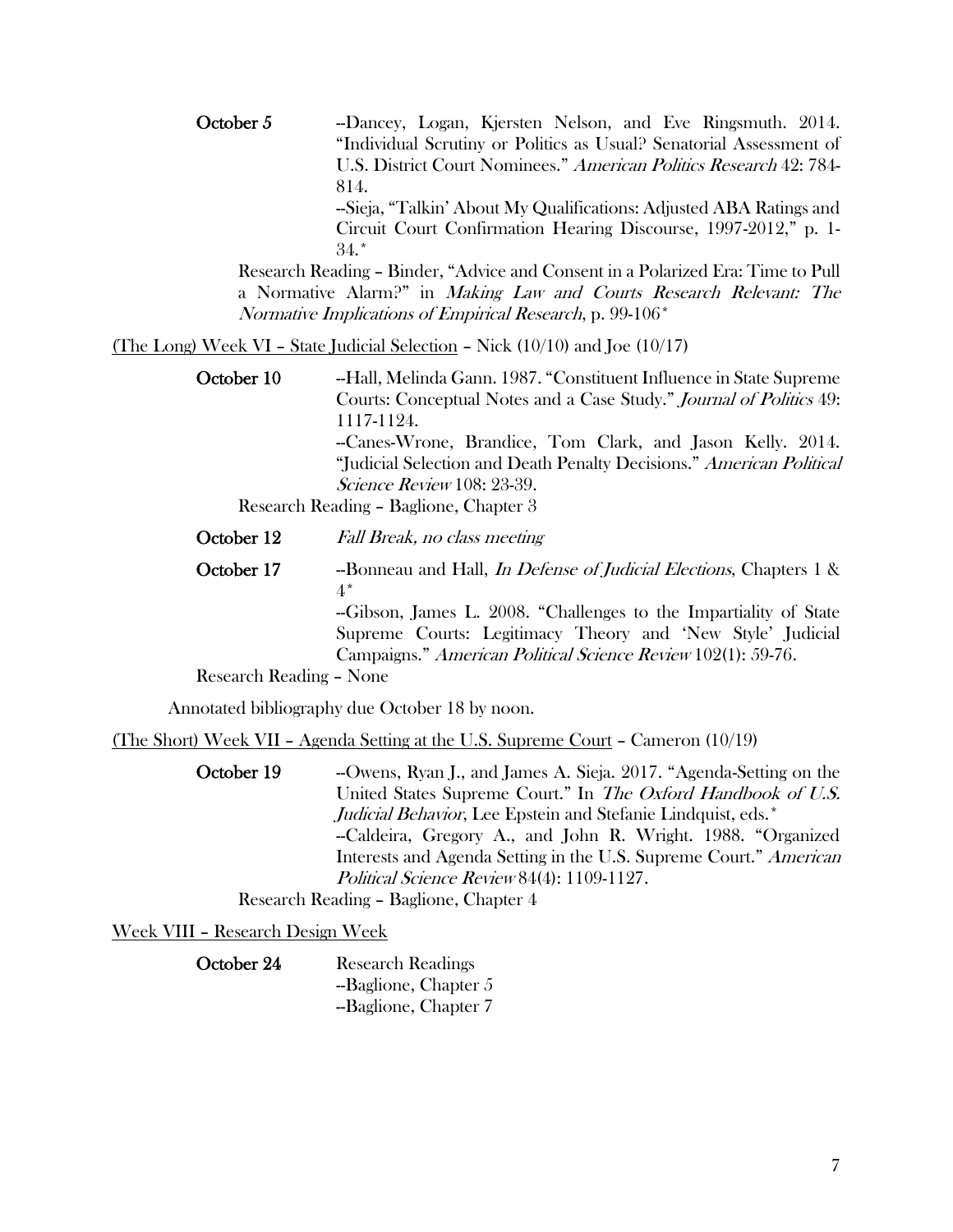October 26 Research Readings --Epstein and Martin, Chapter 5 --Epstein and Martin, Chapter 6 --Seawright, Jason, and John Gerring. 2008. "Case Selection Techniques in Case Study Research: A Menu of Qualitative and Quantitative Options." Political Research Quarterly 61(2): 294-308.

#### Week IX – Law Clerks – Zach (11/2)

October 31 No class meeting. Hand in literature review by 11:40am.

November 2 --Distlear, Corey, and Lawrence Baum. 2001. "Selection of Law Clerks and Polarization in the U.S. Supreme Court." Journal of Politics 63: 869-885. --Swanson, Rick A., and Stephen L. Wasby. 2008. "Good Stewards:

Law Clerk Influence in State High Courts." Justice System Journal 29(1): 24-46

Research Reading – Bartels and Bonneau, "Can Empirical Research Be Relevant to the Policy Process? Understanding the Obstacles and Exploiting the Opportunities," in Making Law and Courts Research Relevant\*

#### <u>Week X - Precedent</u> - Tom  $(11/7)$  and Kenesa  $(11/9)$

November 7 --Knight, Jack, and Lee Epstein. 1996. "The Norm of *Stare Decisis.*" American Journal of Political Science 40(4): 1018-1035. --Lindquist, Stefanie, and David Klein. 2006. "The Influence of Jurisprudential Considerations on Supreme Court Decision Making: A Study of Conflict Cases." Law & Society Review 40: 135-161.

Research Reading – None. Research design due in class.

November 9 --Richards, Mark, and Herbert Kritzer. 2002. "Jurisprudential Regimes in Supreme Court Decision Making." American Political Science Review 96(2): 305-320. --Lax, Jeffrey, and Kelly Rader. 2010. "Legal Constraints on Supreme Court Decision Making: Do Jurisprudential Regimes Exist?" Journal

of Politics 72(2): 273-284. Research Reading – None. The previous two items will be hard enough. But now that your research design is complete, start (if you haven't already) aggressively skimming chapters 7 through 12 in Epstein and Martin to see what applies to your

project.

<u>Week XI – Law and Politics Grab Bag</u> – Taylor  $(11/14)$  and Kiki  $(11/16)$ 

November 14 -- Black, Ryan C., and Ryan J. Owens. 2011. "Solicitor General Influence and Agenda Setting on the U.S. Supreme Court." Political Research Quarterly 64(4): 765-778.

--Badas, Alex. 2016. "The Public's Motivated Response to Supreme Court Decision-Making." Justice System Journal 37(4): 318-330.

Research Reading – None. Now you've had a whole weekend to skim the heck out of chapters 7 through 12 in Epstein and Martin. Continue to think about how you could apply those chapters to your work and ask questions about them.